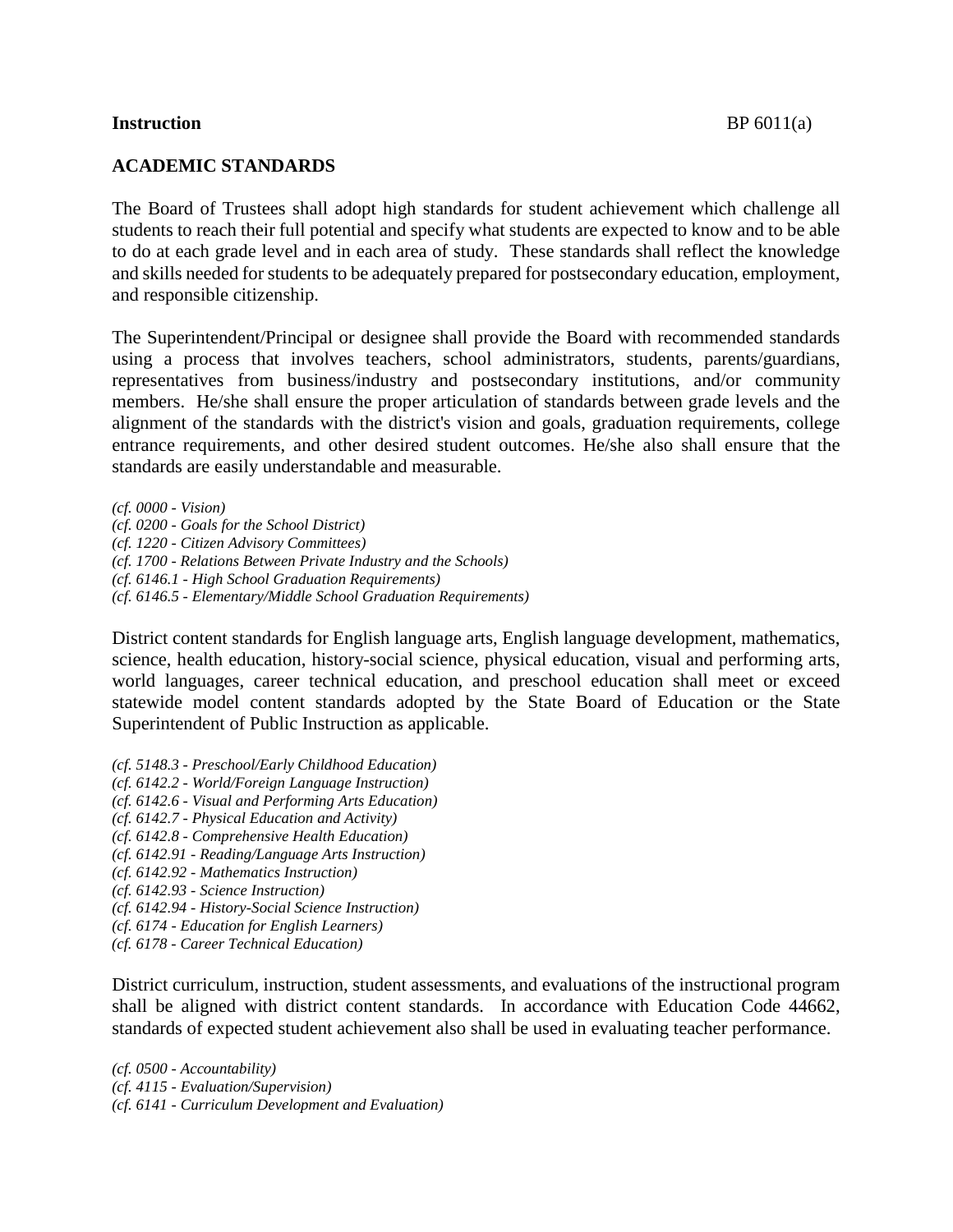# **ACADEMIC STANDARDS** (continued)

*(cf. 6143 - Courses of Study) (cf. 6162.5 - Student Assessment) (cf. 6190 - Evaluation of the Instructional Program)*

Teachers and school administrators shall receive ongoing professional development to inform them of changes in the standards and to build their capacity to implement effective standards-based instructional methodologies.

*(cf. 4131 - Staff Development) (cf. 4331 - Staff Development)*

The Superintendent/Principal or designee shall annually communicate the applicable standards to students and their parents/guardians to inform them of the expectations for student learning at their grade level.

Staff shall continually assess students' progress toward meeting the standards, report each student's progress to the student and his/her parents/guardians, and offer remedial assistance in accordance with Board policy and administrative regulation.

*(cf. 5121 - Grades/Evaluation of Student Achievement) (cf. 5123 - Promotion/Acceleration/Retention) (cf. 6177 - Summer Learning Programs) (cf. 6179 - Supplemental Instruction)*

The Superintendent/Principal or designee shall ensure that district standards are regularly reviewed and updated as necessary. At a minimum, district standards shall be reviewed whenever applicable statewide standards are revised and in response to changing student needs.

*Legal Reference: (see next page)*